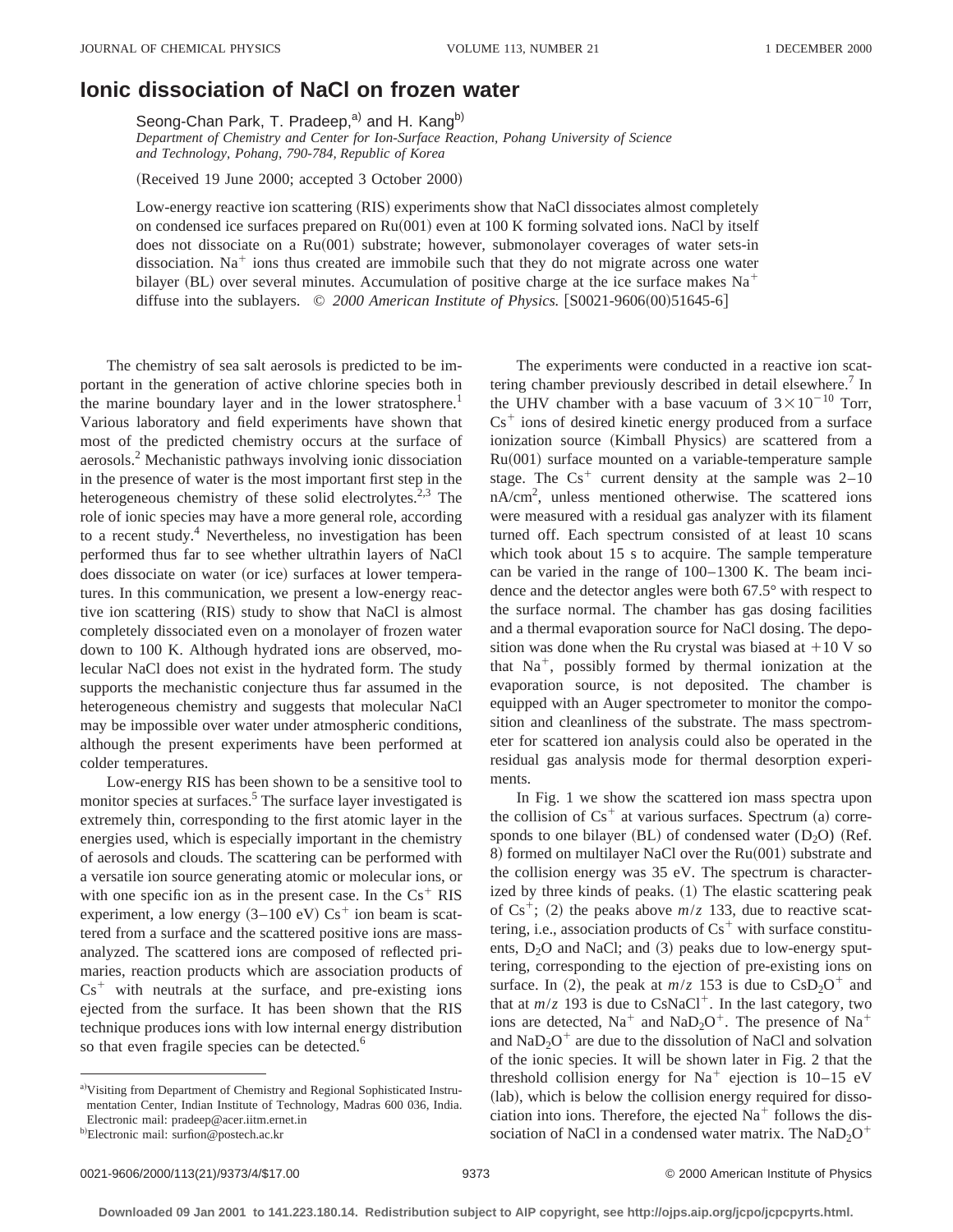

FIG. 1. (a) and (b) Scattered ion mass spectra obtained from a condensed  $D_2O$  surface predeposited with NaCl multilayer for  $D_2O$  exposures of 1 and 2 BL, respectively.  $Cs^+$  collision energy was 35 eV. (c) Scattered ion spectrum from a 0.3 ML covered NaCl on a predeposited  $D_2O$  (10 BL) at a collision energy of 80 eV. Sample temperature was 100 K in all cases.

signal reflects  $Na<sup>+</sup>$  hydration by  $D<sub>2</sub>O$  molecules on the surface.  $CsNaCl<sup>+</sup>$  signal intensity was much reduced as soon as the water overlayer was added even in a submonolayer coverage, including efficient NaCl ionization due to solvation.<sup>9</sup> It is important to note that no hydrated NaCl species appear in the spectrum, supporting an earlier study<sup>10</sup> that they do not exist. The experiment reveals that NaCl readily dissociates into ions in the presence of surface water molecules.

The high surface sensitivity of the present technique is evident from spectrum (b), which corresponds to an additional BL of condensed water on the surface. Note that none of the sputtered ions are present in the spectrum, nor the reaction product  $CsNaCl<sup>+</sup>$ . The only ion seen other than  $Cs<sup>+</sup>$ is  $CSD<sub>2</sub>O<sup>+</sup>$ . One BL of D<sub>2</sub>O is adequate to stop all the signals due to  $CsNaCl<sup>+</sup>$ , Na<sup>+</sup>, and NaD<sub>2</sub>O<sup>+</sup>. Obviously, all the NaCl is covered with  $D_2O$  and the species below are not accessible to  $Cs<sup>+</sup>$ . The experiment demonstrates that diffusion of  $Na<sup>+</sup>$  or beam-induced mixing is insignificant. Thermal desorption experiment on this surface showed  $D_2O$  desorption at 190 K and NaCl desorption around 770 K. No desorption of  $NaD<sub>2</sub>O<sup>+</sup>$  or hydrated forms of NaCl was observed.



FIG. 2. Variation of ion intensities with collision energy. The sample corresponds to 0.5 ML NaCl deposited on 10 BL  $D_2O$  over Ru(001) at 100 K.

As the collision energy is increased, additional peaks appear. In Fig.  $1(c)$  we show the scattered ion mass spectrum upon the impact of 80 eV  $Cs<sup>+</sup>$  on a 0.3 monolayer (ML) NaCl covered water surface (10 BL). Water clusters are picked up by  $Cs^+$ , as earlier reported;<sup>11</sup> this is an efficient process at higher collision energies. However, no NaCl– water clusters are picked up by  $Cs<sup>+</sup>$ . Hydrated forms of Na<sup>+</sup> ions are ejected more efficiently.

Collision energy dependence of the scattered ion intensity was studied (Fig. 2). Care was taken not to deposit  $Cs<sup>+</sup>$ for long so that the surface is modified. When exposure exceeded 1 min, fresh surfaces were prepared. The data correspond to  $0.5$  ML of NaCl deposited on 10 BL D<sub>2</sub>O. As mentioned before, the threshold energy of  $Na<sup>+</sup>$  is 10–15 eV, and that of NaD<sub>2</sub>O<sup>+</sup> is 15–20 eV.<sup>12</sup> It is consistent with the knowledge that cluster ejection from a surface requires higher energy.<sup>13</sup> The figure shows that  $Na<sup>+</sup>$  intensity nearly saturates at high energy. The threshold energies were also examined on differently prepared NaCl surfaces: (1) NaCl multilayer film on  $Ru(001)$ , (2) NaCl multilayer film on ice, and  $(3)$  0.5 ML water on multilayer NaCl. For cases  $(1)$  and  $(2)$ , Na<sup>+</sup> was not detected up to a collision energy of 40 eV, indicating that  $Na<sup>+</sup>-Cl<sup>-</sup>$  heterolytic bond cleavage does not occur below this energy. On surface  $(3)$  the threshold energies were almost similar to the ones in Fig. 2. These experiments confirm that when NaCl and water molecules coexist on the surface, NaCl dissociates to ions and gives rise to the  $Na<sup>+</sup>$  signal at low collision energy.<sup>14</sup>

Mobility of the ions created by NaCl dissociation is of interest. In Fig. 3, we deposited NaCl on the surface of a D<sub>2</sub>O film at 100 K and waited for 120 s before analysis. The  $Na<sup>+</sup>$  signal intensity decreased by only 10% over this period, indicating that  $Na<sup>+</sup>$  diffusion into sublayers is insignificant. Since  $Na<sup>+</sup>$  signal is produced from the top-layer, as demon-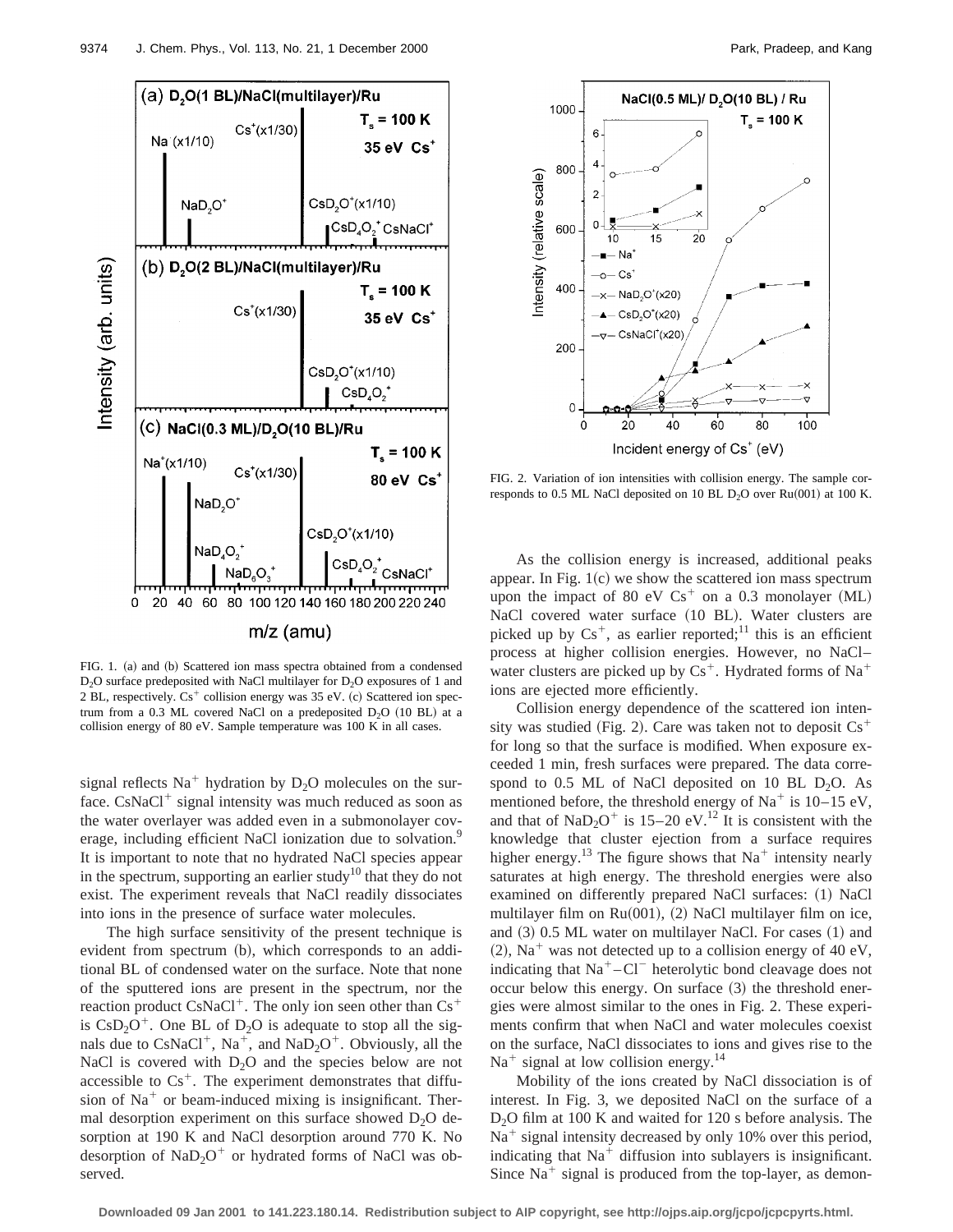

FIG. 3. Variation of Na<sup>+</sup> and Cs<sup>+</sup> signal as a function of Cs<sup>+</sup> exposure time. The data correspond to a sample as in Fig. 2 except for a small change in NaCl coverage. The  $Cs<sup>+</sup>$  beam energy was 30 eV and its current was 5.2 nA. The beam was tightly focused onto the surface to give a current density of  $2.4 \times 10^{12}$  ions/cm<sup>2</sup>/s as measured using a Faraday cup. The initial Na<sup>+</sup> concentration was checked by measuring the sputtered ion intensity 120 s before continuous ion irradiation. After a delay of 120 s during which  $Na<sup>+</sup>$ was free to diffuse into the sublayers, continuous ion irradiation was performed.

strated by Fig. 1(b), the result indicates that most of Na<sup>+</sup> species stay on top of the film without diffusing inwards.

The mobility of  $Na<sup>+</sup>$  can be affected by the presence of electric fields. In a continuing experiment  $(Fig. 3)$ , we charged the surface by depositing  $Cs<sup>+</sup>$  ions at 30 eV and monitored  $Na<sup>+</sup>$  intensity in real-time. The  $Na<sup>+</sup>$  signal came down, obviously indicating a decrease of  $Na<sup>+</sup>$  concentration at the surface. This reduction is not due to a reduced NaCl quantity in the film, which could be verified after all  $D_2O$ was thermally desorbed. In an independent experiment,  $Cs<sup>+</sup>$ was deposited on a similarly prepared surface at 3.5 eV collision energy, below the sputtering threshold of  $Na<sup>+</sup>$ , in order to accumulate charge on the surface, without additional effects. The collision energy was subsequently increased to 30 eV for surface analysis, and it was found that the  $Na<sup>+</sup>$ intensity similarly decreased. This result again verified that reduction in  $Na<sup>+</sup>$  intensity in Fig. 3 is not due to the loss of NaCl or  $Na<sup>+</sup>$  by sputtering. Apparently,  $Cs<sup>+</sup>$  ions accumulated on the surface, force  $Na<sup>+</sup>$  species to migrate into the bulk. The voltage generated across the film by  $Cs^+$  is estimated to be about 0.4 V/s at the beam current density of  $2.4 \times 10^{12}$  ions/cm<sup>2</sup>/s, if we assume that all incident Cs<sup>+</sup> ions remain on top of ice and the dielectric constant of ice film is 3.2.<sup>15</sup> Under this condition,  $Na<sup>+</sup>$  intensity decreased by about 60%, which may represent the portion of the migrated species into sublayers.  $Na<sup>+</sup>$  apparently migrates faster than  $Cs^+$  resulting in a Cs rich surface. The  $Cs^+$  intensity increased because sputtered  $Cs<sup>+</sup>$  signals were added to the scattered  $Cs<sup>+</sup>$  flux. An alternate explanation for the observed facts would be collision induced melting of ice film causing burial of  $Na<sup>+</sup>$ . This appears to be less likely as seen from Fig.  $1(b)$ , where it was shown that an overlayer of water is

adequate to stop all  $Na<sup>+</sup>$  signals. If local melting and beam induced mixing was possible,  $Na<sup>+</sup>$  should have been observed.

This work showed that NaCl readily dissociates to  $Na<sup>+</sup>$ and Cl<sup>-</sup> ions on a condensed water surface. The dissociation is almost complete even at temperatures as low as 100 K and regardless of whether NaCl is placed on top of frozen water or water molecules are added over the NaCl film. The chemistry of NaCl aerosols, therefore, should involve solvated ions in the Earth's atmosphere. In contrast to the efficient solvation by water molecules which necessitates their movement at least by a few molecular lengths,  $Na<sup>+</sup>$  hardly diffuses through frozen water, for instance, less than a distance of 1 BL of water in several minutes. The immobility of ions is supported by the recent soft-landing experiments of  $H_3O^+$ ions on the ice surface.<sup>15</sup> Charge accumulated on the surface produces strong electric fields which can drive  $Na<sup>+</sup>$  ions to migrate inwards. Such charge accumulation might make ionic adsorption more feasible at molecular interfaces contributing to the heterogeneous chemistry of atmospheric, biological, and electrochemical surfaces.

The work was supported by the Creative Research Initiatives Project from MOST, Republic of Korea.

- <sup>1</sup> See, for example, A. R. Ravishankara, Science 276, 1058 (1997); R. Vogt, P. J. Crutzen, and R. Sander, Nature (London) 383, 327 (1996); H. B. Singh and J. F. Kasting, J. Atmos. Chem. 7, 261 (1988); I. Nagao, K. Matsumoto, and H. Tanaka, Geophys. Res. Lett. **26**, 3377 (1999).
- <sup>2</sup> J. C. Hemminger, Int. Rev. Phys. Chem. **18**, 387 (1999); M. J. Shultz, C. Schnitzer, D. Simonelli, and S. Baldelli, *ibid*. **19**, 123 (2000); E. E. Gard, M. J. Kleeman, D. S. Gross et al., Science 279, 1184 (1998); D. O. De-Haan and J. W. Birks, J. Phys. Chem. A 101, 8026 (1997); J. P. D. Abbatt and G. C. G. Waschewsky, *ibid.* **102**, 3719 (1998); M. Mochida, H. Akimoto, H. van den Bergh, and M. J. Rossi, *ibid.* **102**, 4819 (1998).
- <sup>3</sup> J. A. Davies and R. A. Cox, J. Phys. Chem. A **102**, 7631 (1998).
- <sup>4</sup>E. M. Knipping, M. J. Lakin, K. L. Foster et al., Science 288, 301 (2000). 5R. G. Cooks, T. Ast, T. Pradeep, and V. H. Wysocki, Acc. Chem. Res. **27**, 316 ~1994!; H. Kang, K. D. Kim, and K. Y. Kim, J. Am. Chem. Soc. **119**, 12002 (1997); K. Y. Kim, T. H. Shin, S. J. Han, and H. Kang, Phys. Rev. Lett. **82.** 1329 (1999).
- ${}^{6}$ T. Pradeep, J. S. Patrick, B. Feng *et al.*, J. Phys. Chem. **99**, 2941 (1995).
- ${}^{7}$ M. C. Yang, H. W. Lee, and H. Kang, J. Chem. Phys.  $103$ , 5149 (1995). <sup>8</sup> In all experiments D<sub>2</sub>O was introduced into the chamber at  $3 \times 10^{-8}$  Torr (the vacuum gauge was calibrated with water), and the film was grown at 120 K, unless mentioned otherwise. At this temperature, the condensed layer will be nonporous, amorphous ice [D. E. Brown, S. M. George, C. Huang et al., J. Phys. Chem. 100, 4988 (1996)]. The substrate temperature was then changed to the desired value for NaCl deposition.
- <sup>9</sup>Reduced NaCl sensitivity of RIS due to the water overlayer is an additional factor.
- $^{10}$ D. J. Cziczo and J. P. D. Abbatt, J. Phys. Chem. A  $104$ , 2038 (2000).
- <sup>11</sup>T. H. Shin, S. J. Han, and H. Kang, Nucl. Instrum. Methods Phys. Res. B **157**, 191 (1999).
- <sup>12</sup>If gas-phase association reaction between Na<sup>+</sup>(g) and D<sub>2</sub>O(g) was contributing significantly to  $\text{NaD}_2\text{O}^+$  intensity,  $\text{NaD}_2\text{O}^+$  could have been detected at 15 eV collision energy. Thus a majority of  $\text{NaD}_2\text{O}^+$  intensity must be due to direct ejection from the surface.
- <sup>13</sup> Sputtering by Particle Bombardment, edited by R. Behrish (Springer-Verlag, Berlin, 1981).
- <sup>14</sup> It may be feasible that NaCl molecules dissociate to solvated Na<sup>+</sup> and Cl<sup>-</sup> ions during beam-induced local melting of ice. However, it is much less feasible that thus-generated  $Na<sup>+</sup>$  ions are further ejected into vacuum during single ion impact at 15 eV. A similar experiment on  $H_3O^+$ -containing ice surfaces showed that an energy of 15 eV is barely above the sputtering